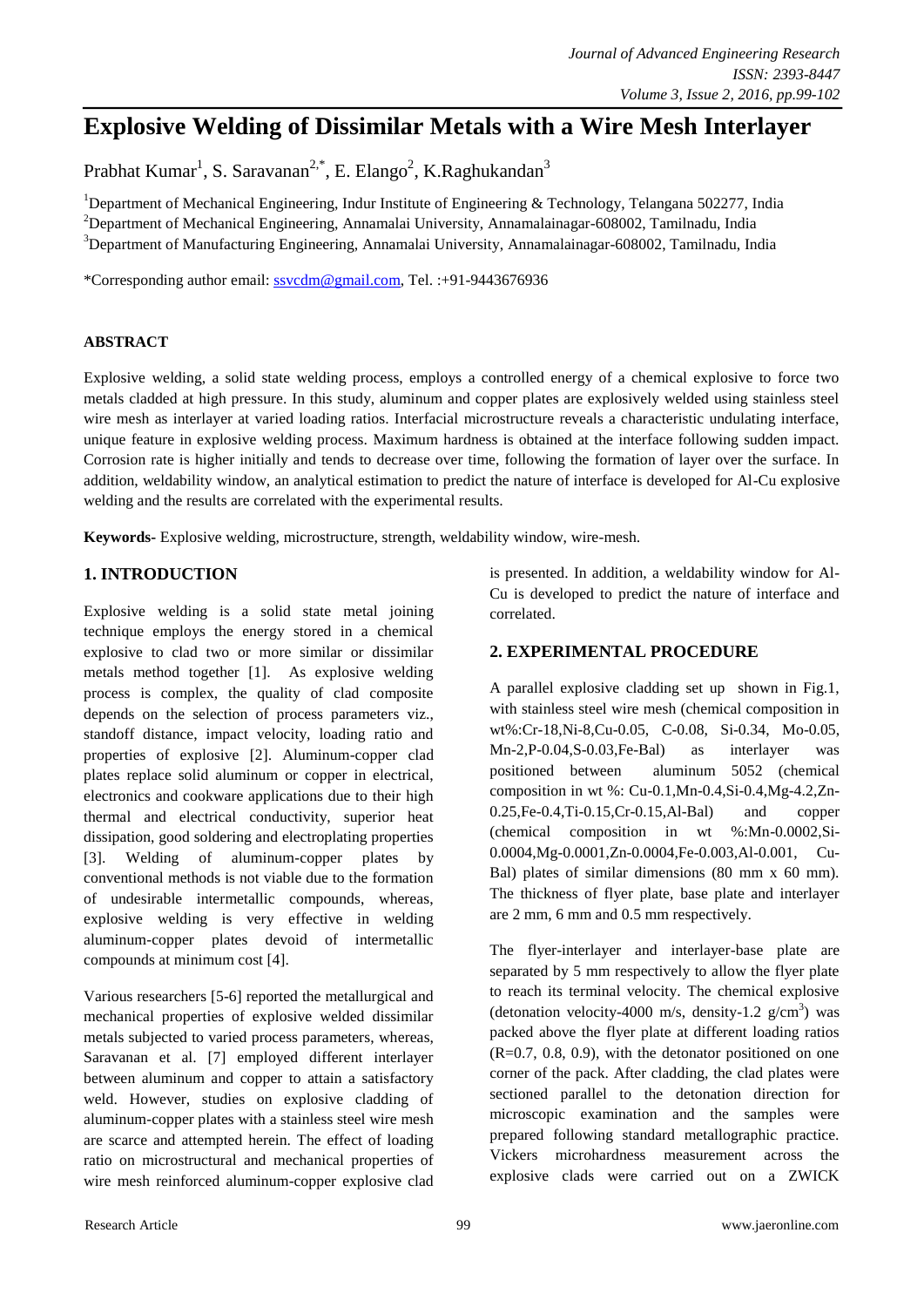microhardness tester applying 100 g load as per ASTM E 384 standard and the results are presented. To study the corrosion behavior, samples (15 mm X 15 mm) were placed in a glass of solution 3.5% NaCl-water solution for 24, 240 and 720 hours based on the reports of earlier researchers [2] and the variation in weight was observed in an electronic scale.



*Fig. 1 Parallel explosive welding setup*

# **3. RESULTS AND DISCUSSION**

#### **3.1 Microstructural Chracterization**

The microstructural observation of the aluminiumcopper explosive clads with wire mesh interlayer subjected to varied loading ratio show wavy morphologies as reported by earlier researchers [1, 2, 8]. When the loading ratio, R, increases, the interfacial waves are more pronounced. The Al-Cu explosive clads are sound, devoid of defects viz., cracks, trapping of jet and molten layered zones at lower energetic conditions, though formation of trapped jet and continuous molten layer are witnessed at higher loading ratio (R-0.9), because of higher kinetic energy dissipation and pressure developed.

The microstructures of Al-Cu explosive clad for a loading ratio of 0.7 is shown in Fig. 2.a. At lower energetic conditions, the flyer plate and collision velocities were diminutive and the energy spent for plastic deformation is just adequate enough to craft smaller waves to resemble like a straight interface with minimal amplitude and wavelength. When the explosive loading ratio, R, was increased to 0.8, the amplitude and wave length of weld increases to craft a wavy interface (Fig.2.b) as reported by Tamilchelvan et al. [9]. When the loading ratio increases to 0.9, the collision velocity, plate velocity and pressure developed increase further following higher kinetic energy spent at the interface to result in formation of jet trapping and

molten layer at the interface (Fig.2.c). The formation of trapped jet at high kinetic energy conditions is concurrent with Saravanan and Raghukandan who joined dissimilar metals [10].







*Fig. 2 Microstructure of Al-Cu explosive clad*

*(a) R-0.7 (b) R-0.8 (c) R-0.9*

## **3.2 Microhardness**

The Vickers microhardness of the explosive welded aluminum-copper with stainless steel wire mesh interlayer (Fig.3) is measured at uniform interval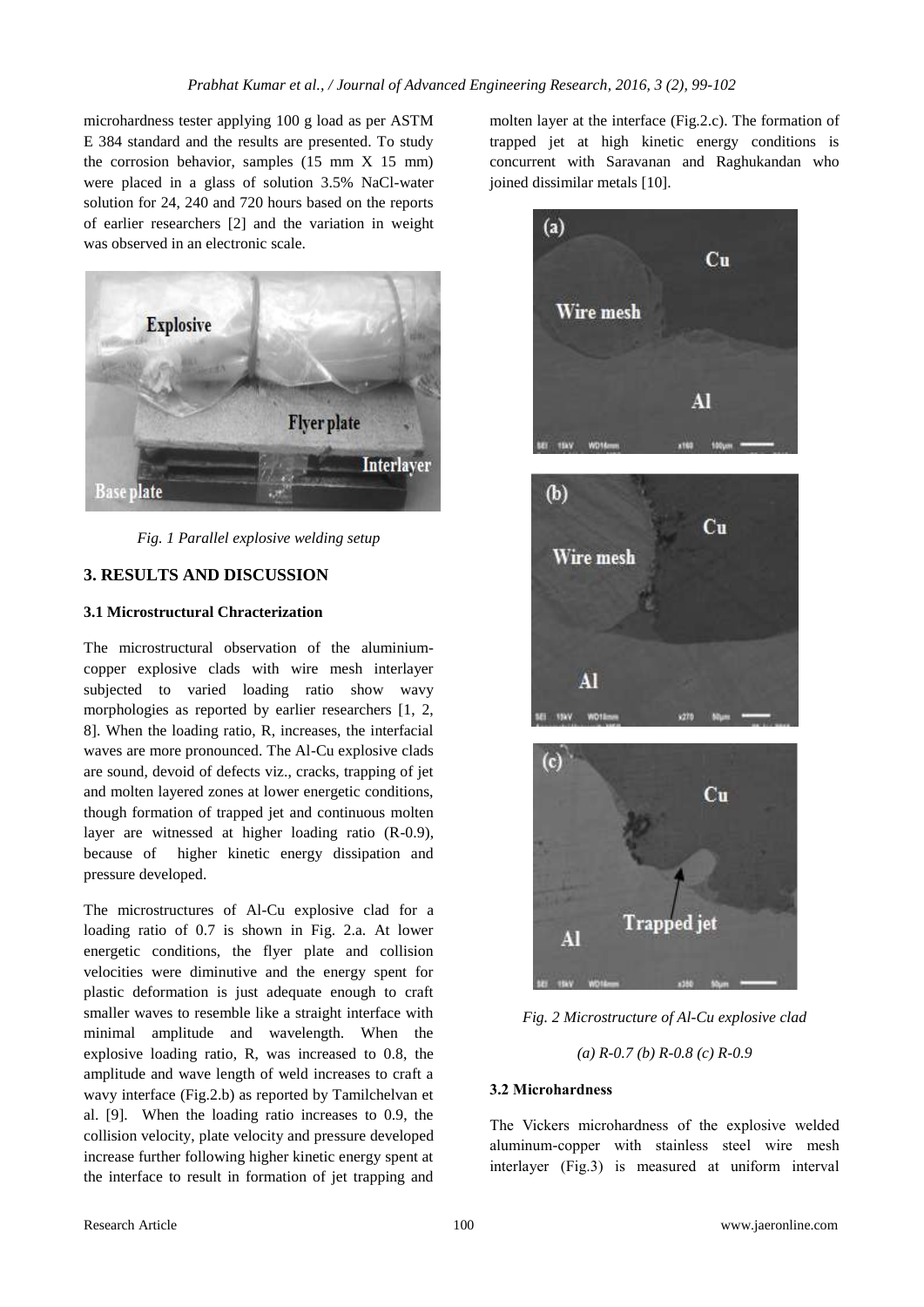applying a load of 100 g. Post weld hardness is higher than base metal forming a typical curve. The maximum hardness (190 HV) is measured at the interface owing to the presence of higher strength stainless steel and sudden deformation as reported by Saravanan and Raghukandan [11]. There is no significant variation in hardness is observed away from the interface.



*Fig. 3 Microhardness across the explosive clad*

#### **3.3 Corrosion**

The specimens were recovered from the corrosive environment and cleaned as per EN ISO 7384 standards, weighed and the variation in weight per  $cm<sup>2</sup>$ surface area were determined. The weight of wire mesh interlayered Al-Cu explosive clad decreases for all conditions as corrosion affects the copper not on aluminum. The variation in weight (original weight-14.76 gm) after 24, 240 and 720 hours are given in Table.1. The corrosion rate is not significant maximum initially and tends to reduce over time and is consistant with Acarer [2] who cladded aluminum-copper. Hence it can be inferred that aluminum-copper explosive clads can safely be employed in corrisive environments.

|  | Table 1 Corrosion test |  |
|--|------------------------|--|
|--|------------------------|--|

| Sl. No. | Time<br>(Hrs) | Wt. after<br>testing $(gm)$ | <b>Wt. Reduction</b><br>(% ) |
|---------|---------------|-----------------------------|------------------------------|
|         | 24            | 14.72                       | 0.2710                       |
|         | 240           | 14.65                       | 0.7452                       |
|         | 720           | 14.58                       | 1.2195                       |

#### **3.4 Weldability Window**

Weldability window contains straight and curved boundaries comprising of lower limit, upper limit, right

limit, left limit, transition, minimum and maximum bend angle and critical angle for jetting [12].Weldability window is drawn between dynamic bend angle and collision velocity. Weldability window for aluminum-copper explosive cladding is developed based on enperical relation reported by earlier researchers [12-14] and shown in Fig.4. The lower limit of weldability window can be calculated using

$$
\beta = K_{1} \sqrt{\frac{H_{v}}{\rho V_{c}^{2}}}
$$
 (1)

Where  $H_v$  is the Vickers hardness number in N/mm<sup>2</sup> V<sub>c</sub> is the horizontal collision velocity  $(m/s)$  and  $\rho$  is density in kg/m<sup>3</sup> of flyer plate. The value of  $k_1$  is 0.6 for high quality pre cleaning of surfaces, 1.2 for imperfectly cleaned surfaces and 0.85 for general cases. The upper limit of welding beyond which flyer gets damaged which depends on the thickness of flyer plate and is given by

$$
\sin \frac{\beta}{2} = \frac{K_3}{\left(t^{0.25} \, V_c^{-1.25}\right)}\tag{2}
$$

Where  $k_3 = C_f/2$ ,  $C_f = \sqrt{K / \rho}$ ,  $K = E/3(1-2\gamma)$ , Where  $C_f$ is compressive wave velocity, t is the thickness of flyer plate, Vc is the horizontal collision point velocity, k is the bulk modulus and E is the young's modulus.



#### *Fig. 4 Weldability window for Al-Cu explosive cladding*

The accurate boundaries of the window are difficult to be defined as it involves various assumptions and constants during the formulation of window. The properties of flyer plate are more influential in formulating the window. Any point within the window would mean successful welding with a wavy interface